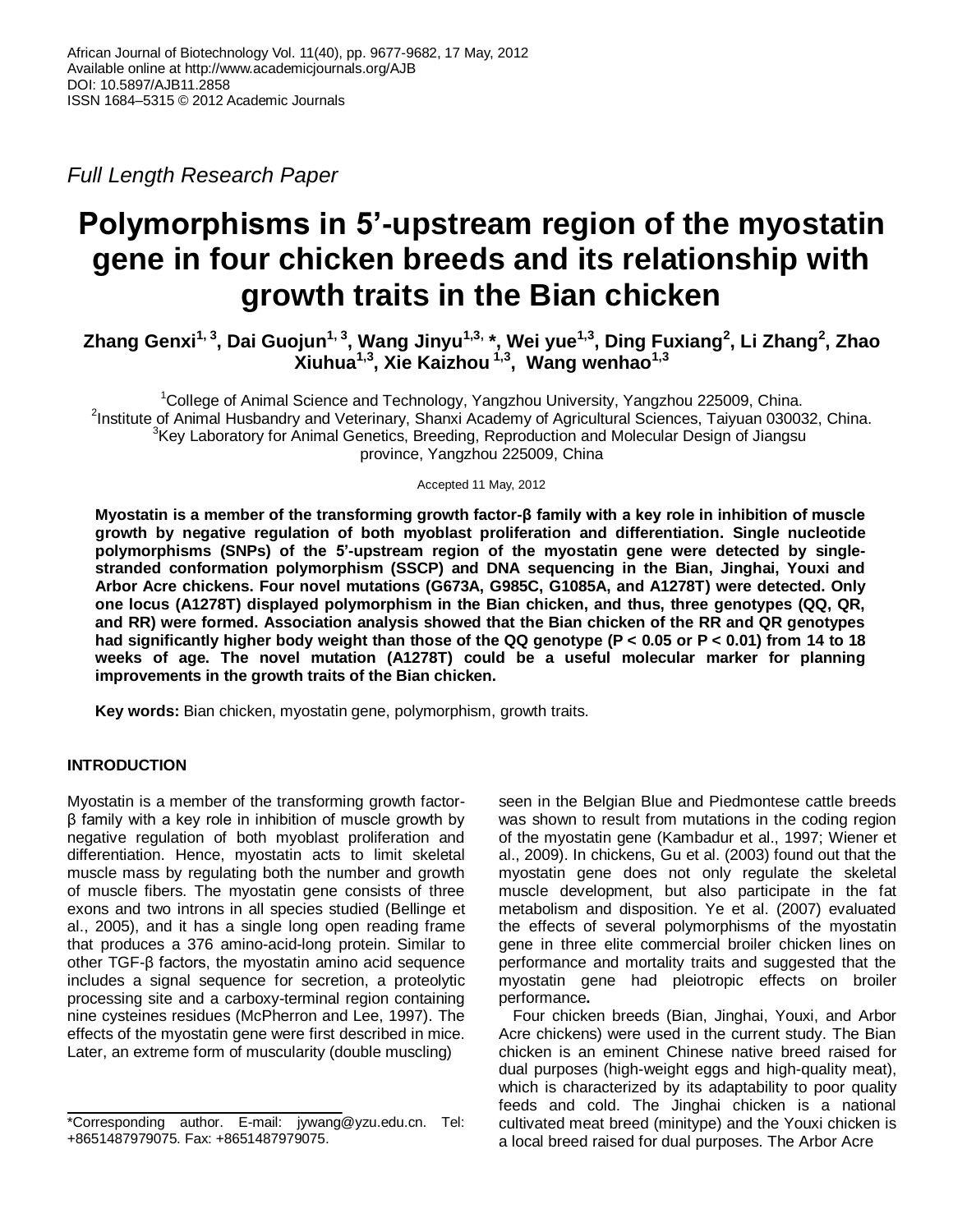| Table 1. The detailed information of the primers. |
|---------------------------------------------------|
|---------------------------------------------------|

| <b>Primer</b>  | Primers sequence (5'-3')                              | <b>Position in</b><br>AF346599 | <b>Annealing temperature</b><br>(°C) | <b>Fragment length</b><br>(bp) |
|----------------|-------------------------------------------------------|--------------------------------|--------------------------------------|--------------------------------|
| P <sub>1</sub> | F:GTTAGACAACCAAGCCACAG<br>R: CCAGGGCACAGGTATTGAC      | $351 - 526$                    | 56                                   | 176                            |
| P <sub>2</sub> | F: GCCCTGGAAAGGCAATACA<br>R: TGGGACCATGATGTCAGTTTAT   | $520 - 736$                    | 56                                   | 217                            |
| P <sub>3</sub> | F: GACATCATGGTCCCAACTTC<br>R: TCTGTAGGCTCTGTATTATCCC  | 722 - 1008                     | 56                                   | 287                            |
| P <sub>4</sub> | F: TATAAGCCATGACCTGTAAT<br>R: CTTGTAAAAGACATAAACCA    | 899 - 1139                     | 56                                   | 241                            |
| P <sub>5</sub> | F: AGATTTACTGACAGAAGGGATT<br>R: ATAAGTGCTAACTATTGGACC | 1094 - 1359                    | 56                                   | 266                            |

chicken, a commercial broiler selected for meat production, is well known for rapid growth. The objectives of this study were to identify the polymorphisms of the 5' upstream region of the myostatin gene in the Bian, Jinghai, Youxi and Arbor Acre chickens using the method of polymerase chain reaction-single strand conformation polymorphism (PCR-SSCP) and gene sequencing, and to evaluate the associations of the polymorphisms of the myostatin gene with growth traits in the Bian chicken.

#### **MATERIALS AND METHODS**

#### **Chicken populations**

Blood samples of 249 fowl of the four breeds (Bian, Jinghai, Arbor Acre and Youxi chickens) were collected randomly by investigators from the Institute of Animal Husbandry and Veterinary of Shanxi Academy of Agricultural Sciences, Jiangsu Jinghai Poultry Industry Group Co., Ltd., and the National Gene Bank for local chickens in Poultry lnstitute, Chinese Academy of Agricultural Sciences. The body weight of each female Bian chicken  $(n = 137)$  was measured in grams at hatching, 6, 8, 10, 12, 14, 16, and 18 weeks. These birds were hatched on the same day, reared in the pens, and transferred to the laying pens at the age of 10 weeks. Birds had access to feed (commercial corn-soybean diets meeting the National Research Council's [NRC] requirements) and water *ad libitum*. Genomic DNA was extracted from the whole blood using the phenol-chloroform method.

#### **PCR amplifications and genotyping**

Five pairs of primers (Table 1) were designed to amplify the 5' upstream region of the myostatin gene according to the chicken DNA sequence of the myostatin gene (GenBank Accession No. AF346599). PCR was carried out in 25 μl reactions consisting of 2 μl template DNA (50 ng/μl), 1 μl each primer (10 μmol/L), 2.5 μl 10  $x$ buffer, 1.5 μl Mg<sup>2+</sup> (25 mmol/L), 0.2 μl Taq DNA polymerase (5 U/µl), 2 µl dNTPs (2 mmol/L), and 14.8 µl sterilized water. The

amplification conditions were: denaturation at 94°C for 6 min; followed by 30 cycles of denaturation at 94°C for 30 s, annealing at 56°C for 30 s, and extension at 72°C for 30 s, as well as a final elongation at 72°C for 10 min. The PCR process was completed by DNA Engine® Peltier Thermal cycler.

For single-strand conformation polymorphism (SSCP) analysis, 2 μl of each amplification product was mixed with 7 μl denaturing buffer: 98% formamide, 0.025% bromophenol blue, 0.025% xylene cyanole FF, 10 mmol/L ethylenediaminetetraacetic (EDTA) (pH 8.0), and 10% glycerol. The samples were heat-denatured at 98°C for 10 min, and were chilled in ice for 5 min. Electrophoresis was performed at 150 V on 10% non-denaturing polyacrylamide gel (29:1) for 11 to 13 h at 16°C. The electrophoresis process was completed by DYCZ-24A type electrophoresis meter and the area of the gel is 170  $\times$  170 mm. The gels were stained with 0.1% silver nitrate. Genotypes were recorded according to band patterns.

PCR products of each homozygote were purified with a DNA Fragment Quick Purification/Recover Kit. The purified PCR products were ligated to pGEM-T easy vector, and transformed into DH5-α *Escherichia coli*. Three positive recombinant colonies for each genotype were chosen. Sequencing was performed on an ABI-PRISM3730 sequencer to identify the mutation site.

#### **Statistical analysis**

Marker-trait association analyses were performed with the SPSS general linear model procedure. The genetic effects were analysed using the following model:

yij = μ+ Gi + e

where, yij are the growth traits;  $\mu$  is the overall mean; Gi is the genetic effect of myostatin gene and e is the residual error.

## **RESULTS**

### **SSCP analysis**

Analysis of the PCR products of primers P2, P4 and P5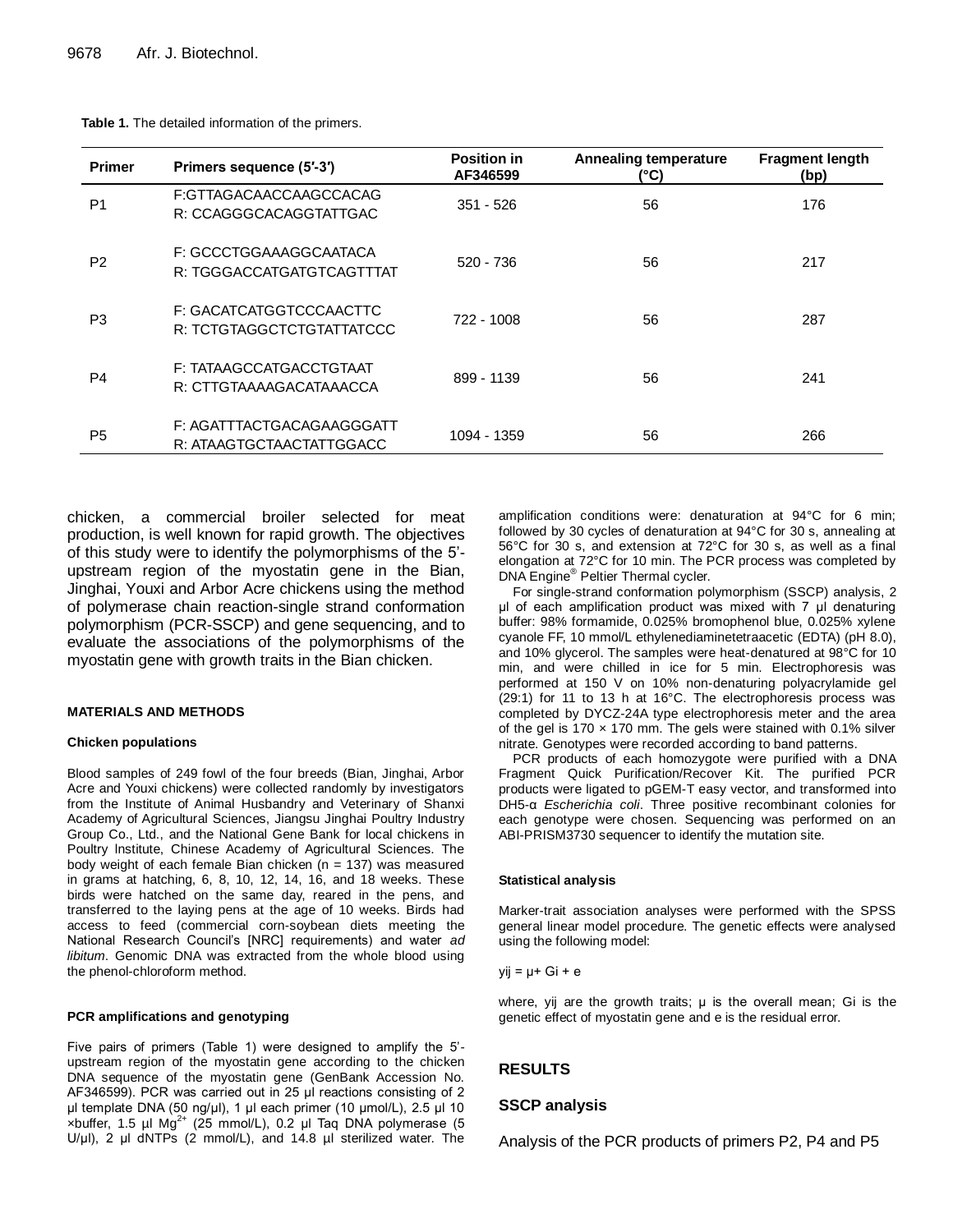

**Figure 1.** SSCP analysis of PCR amplification in different chicken breeds.

displayed polymorphisms (Figure 1). For primer P2, two chicken breeds (Jinghai and Youxi chickens) displayed three genotypes (MM, MN, and NN). For primer P4, two chicken breeds (Jinghai and Youxi chickens) displayed three genotypes (OO, OP, and PP), while the Bian and Arbor Acre chickens displayed monomorphism for both primers P2 and P4. For primer P5, four chicken breeds all displayed three genotypes (QQ, QR and RR).

## **Sequence analysis**

The PCR products of the MM, NN, OO, PP, QQ and RR genotypes were cloned and sequenced (Figure 2). Sequencing revealed one nucleotide mutation (G673A) in the 5'-upstream region of the myostatin gene between MM and NN genotypes. Sequencing revealed two nucleotide mutations (G985C and G1085A) in the 5' upstream region of the myostatin gene between OO and PP genotypes. Sequencing revealed one nucleotide mutations (A1278T) in the 5'-upstream region of the myostatin gene between QQ and RR genotypes.

## **Genotype and allele frequencies**

Genotype and allele frequencies of the myostatin gene are presented in Table 2. For primer P2, allele M was fixed in the Bian and Arbor Acre chickens. Allele M was predominant in the Jinghai and Youxi chickens with frequencies of 0.950 and 0.783, respectively. For primer P4, allele O was fixed in the Bian and Arbor Acre chickens. Allele O was predominant in the Jinghai and Youxi chickens with frequencies of 0.960 and 0.817, respectively. For primer P5, allele Q was predominant in the four chicken breeds with frequencies of 0.912, 0.710, 0.967 and 0.797, respectively.

# **Marker-trait association analysis**

The results of the general linear model (GLM) analysis of the association between the myostatin gene polymorphisms and growth traits for the female Bian chickens are presented in Table 3. The body weight of the Bian chickens of the QQ genotypes were the lowest from hatching to 18 weeks. Bian chickens of the QR genotype had higher body weight than those of the QQ genotype  $(P < 0.05$  or  $P < 0.01$ ) from 8 to 12 weeks of age. Chickens of the RR and QR genotypes had higher body weight than those of QQ genotype from 14 to 18 weeks of age. The differences for growth traits between the QR and RR genotypes were not significant ( $P > 0.05$ ) from hatch to 18 weeks.

# **DISCUSSION**

# **Polymorphisms of the myostatin gene**

Although, the myostatin gene is highly conserved in gene structure among vertebrate species (Karim et al., 2000; McCroskery et al., 2003), the myostatin gene was highly polymorphic in chickens. Baron et al. (2002) identified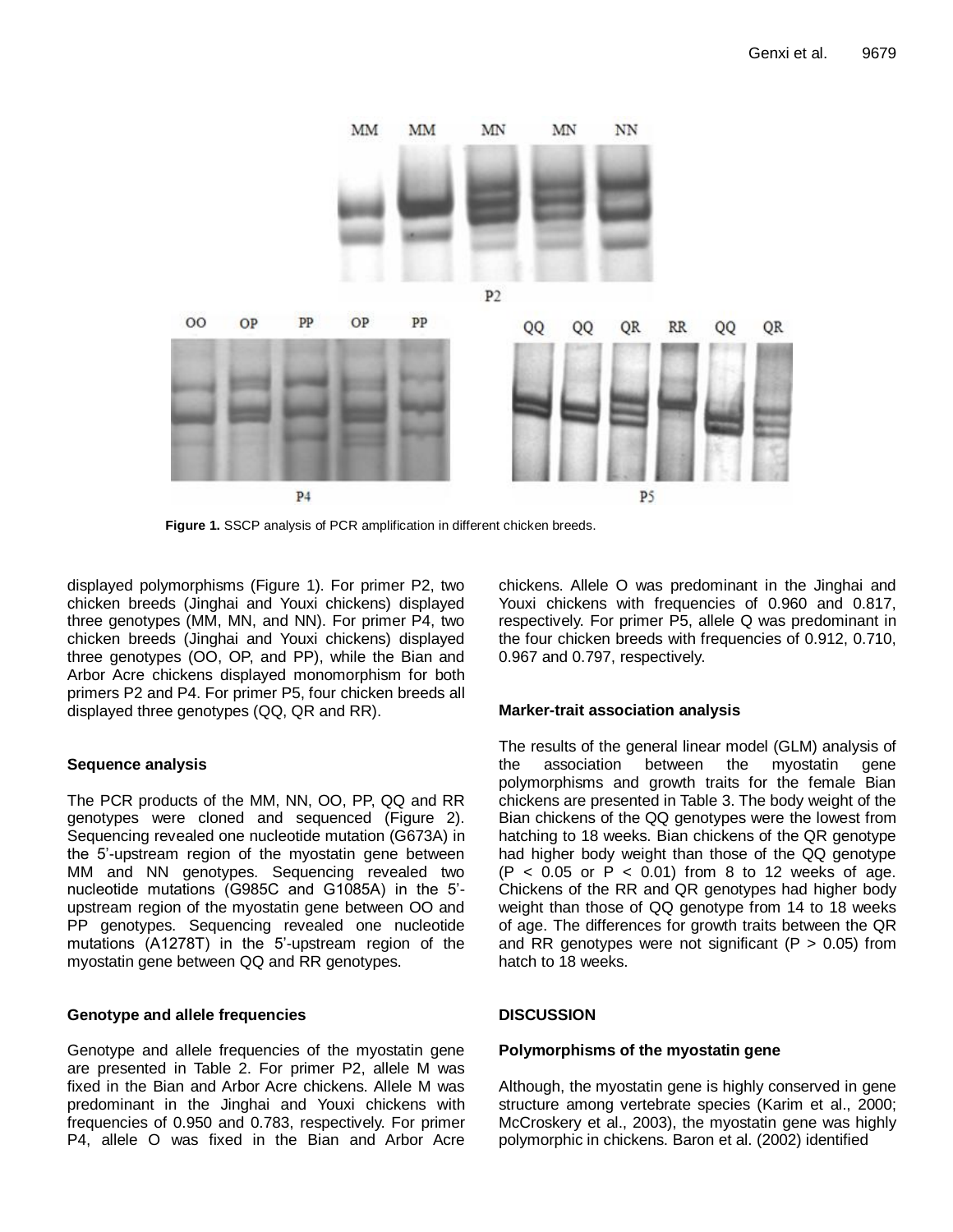

**Figure 2.** Sequence alignment of different genotypes of chickens.

| Table 2. Genotype and allele frequencies of the 5'-upstream region of the myostatin gene in the four chicken breeds. |  |  |
|----------------------------------------------------------------------------------------------------------------------|--|--|
|                                                                                                                      |  |  |

| <b>Breed</b>   |                         |           | <b>Bian</b><br>chicken | Jinghai chicken | Youxi chicken | <b>Arbor Acre</b><br>chicken |
|----------------|-------------------------|-----------|------------------------|-----------------|---------------|------------------------------|
|                | <b>Number</b>           |           | 137                    | 50              | 30            | 32                           |
| P <sub>2</sub> | Genotype<br>frequencies | MM        | 1.000(137)             | 0.920(46)       | 0.633(19)     | 1.000(32)                    |
|                |                         | <b>MN</b> | 0.000(0)               | 0.060(3)        | 0.300(9)      | 0.000(0)                     |
|                |                         | <b>NN</b> | 0.000(0)               | 0.020(1)        | 0.067(2)      | 0.000(0)                     |
|                | Allele frequencies      | M         | 1.000                  | 0.950           | 0.783         | 1.000                        |
|                |                         | N         | 0.000                  | 0.050           | 0.217         | 0.000                        |
| P <sub>4</sub> | Genotype<br>frequencies | <b>OO</b> | 1.000(137)             | 0.920(46)       | 0.667(20)     | 1.000(32)                    |
|                |                         | <b>OP</b> | 0.000(0)               | 0.080(4)        | 0.300(9)      | 0.000(0)                     |
|                |                         | PP        | 0.000(0)               | 0.000(0)        | 0.033(1)      | 0.000(0)                     |
|                | Allele frequencies      | O         | 1.000                  | 0.960           | 0.817         | 1.000                        |
|                |                         | P         | 0.000                  | 0.040           | 0.183         | 0.000                        |
| <b>P5</b>      | Genotype<br>frequencies | QQ        | 0.869(119)             | 0.620(31)       | 0.967(29)     | 0.625(20)                    |
|                |                         | QR        | 0.088(12)              | 0.180(9)        | 0.000(0)      | 0.344(11)                    |
|                |                         | <b>RR</b> | 0.044(6)               | 0.200(10)       | 0.033(1)      | 0.031(1)                     |
|                |                         | Q         | 0.912                  | 0.710           | 0.967         | 0.797                        |
|                | Allele frequencies      | R         | 0.088                  | 0.290           | 0.033         | 0.203                        |

The numbers in the brackets are the individuals that belong to the respective genotypes.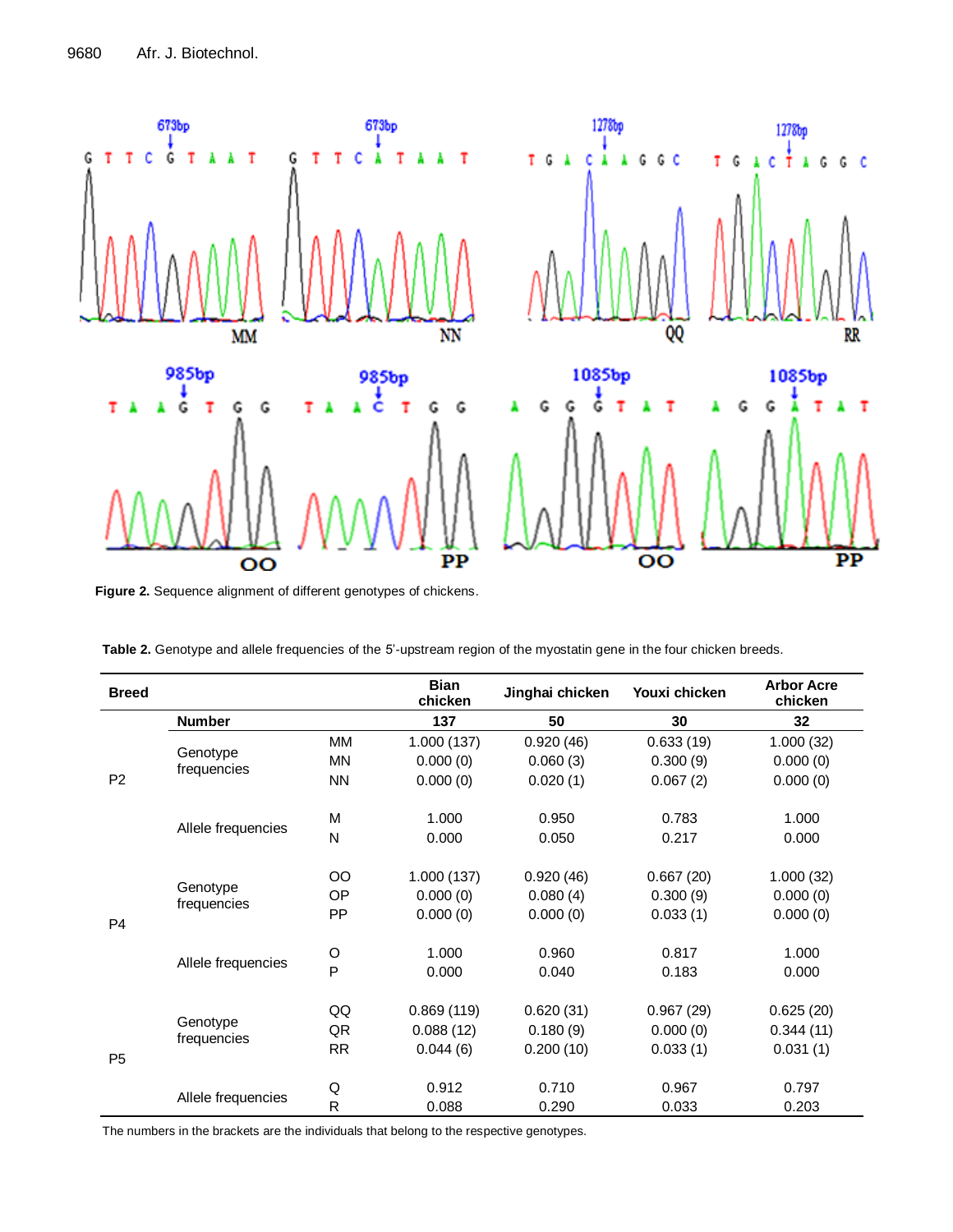| Age      | QQ (119)                 | QR (12)                            | <b>RR</b> (6)                     |
|----------|--------------------------|------------------------------------|-----------------------------------|
| Hatch    | $35.15 \pm 0.36$         | $36.83 \pm 1.12$                   | $37.33 \pm 1.59$                  |
| 6 weeks  | $425.67 \pm 5.29$        | $452.50 \pm 16.65$                 | $467.00 \pm 23.54$                |
| 8 weeks  | $582.91 \pm 6.52^b$      | $635.58 \pm 20.52^a$               | 641.00 ± 29.02 <sup>ab</sup>      |
| 10 weeks | $746.24 \pm 8.79^b$      | $822.42 \pm 27.69^a$               | $748.50 \pm 39.17^{ab}$           |
| 12 weeks | $907.52 \pm 10.36^B$     | $1010.67 \pm 32.63$ <sup>A</sup>   | $993.50 \pm 46.14^{AB}$           |
| 14 weeks | $1072.61 \pm 12.77^b$    | $1172.25 \pm 40.20^a$              | $1204.83 \pm 56.85^a$             |
| 16 weeks | $1183.69 \pm 14.53^{Bb}$ | $1298.75 \pm 45.76$ <sup>ABa</sup> | $1382.50 \pm 64.71^{Aa}$          |
| 18 weeks | $1269.61 \pm 15.81^{Bb}$ | $1387.75 \pm 49.79$ <sup>ABa</sup> | $1488.17 \pm 70.42$ <sup>Aa</sup> |

**Table 3.** Associations between the genotypes and body weight carcass traits for P5 in the Bian female chicken.

Values are presented by the least squares means ± standard errors. Means within a line with different lowercase superscripts differ significantly ( $P < 0.05$ ); means within a line with different capital superscripts differ very significantly ( $P < 0.01$ ).

seven single nucleotide polymorphisms (SNPs) and one deletion in the exon 2 of the myostatin gene in broiler and/or layer chicken lines. Ye et al. (2007) identified thirteen SNPs in the exons 1, 2 and 3 and the introns 1 and 2 of the myostatin gene in three elite commercial broiler lines. In the present study, four mutations (G673A, G985C, G1085A, and A1278T) were detected in the Jinghai and Youxi chickens, while merely one mutation (A1278T) was detected in the Bian and Arbor Acre chickens in the 5'-upstream region of the myostatin gene. It showed that the Bian and Arbor Acre chickens were more conserved than the Jinghai and Youxi chickens in the amplified region. Gu et al. (2002) also scanned the 5' upstream region of the myostatin gene and detected five SNPs in different chicken lines. When comparing with the chicken DNA sequence of the myostatin gene (GenBank Accession No. AF346599), it showed that the five SNPs found by Gu et al. (2002) were G1336A, T1346C, G1473A, A1491G, and C1503T. In this study, mutation G1336A was not found in the amplified region (Position in AF346599:351-1359), but four novel mutations were found, of which three (G985C, G1085A, and A1278T) were included in the amplified regions by Gu et al. (2002).

## **Myostatin gene and its relationship with some economic traits**

Polymorphisms for the myostatin gene have been used in marker-assisted selection in cattle, but not in chickens. Casas et al. (1998) showed that calves with two copies of the inactive allele of the myostatin gene were more likely to die before weaning, that calves with one copy of the inactive allele had leaner and more muscled carcasses than animals without inactive alleles, and that calves with zero copy of the inactive allele were the highest in fat content. Two polymorphic sites (G2100A and G2109A) in the exon 1 of the myostatin gene in Wenling native chicken were studied and the two mutations had important genetic effects on carcass traits (Zhu et al., 2007). Ye et al. (2007) found out that myostatin SNPs had significant associations with growth and mortality traits in broiler chickens. Gu et al. (2003) reported a polymorphic site in the 5'-upstream region of the myostatin gene, which was associated with hatch weight in  $F<sub>2</sub>$  chickens from a cross of broiler and Silky chicken, while in the present study, we found out that the differences between the QQ, QR and RR genotypes on hatch weight were not significant ( $P > 0.05$ ). However, association analysis showed that Bian chickens of the QR genotype had higher body weight than those of the  $QQ$  genotype (P < 0.05 or P < 0.01) from 8 to 12 weeks of age. Bian chickens of the QR genotype also had higher body weight than those of the RR genotype from 10 to 12 weeks of age, although, the difference was not significant ( $P > 0.05$ ). It seems that there exist some interaction effects during these periods. The findings from the mutation A1278T in the Bian chicken were very interesting. Bian chickens of the QR and RR genotypes had significantly higher body weight than those of the QQ genotype ( $P < 0.05$  or  $P < 0.01$ ) from 14 to 18 weeks of age. Allele R was the additive gene on growth traits. Bian chickens had a copy of the mutant allele which had increased body weight by 99.64 (at 14 weeks old) to 118.14 g (18 weeks) when compared with the wild type. The homozygotes carried two copies of the mutant allele which had increased body weight by 132.22 (14 weeks) to 218.56 g (18 weeks) when compared with the wild type. The analysis showed that a transcription factor binding site (V-Maf) was formed when allele A changed to T at this locus. Maf recognition elements in the DNA sequence can bind with the protein of Maf superfamily and regulate the transcription of the corresponding gene (Yun et al., 2008). Thus, we speculate that the mutation may function as a negative regulator by depressing the expression of the myostatin gene on transcription level in the Bian chicken, although, expression level studies will be needed to confirm this hypothesis.

# **Conclusion**

In this research, four novel mutations (G673A, G985C,